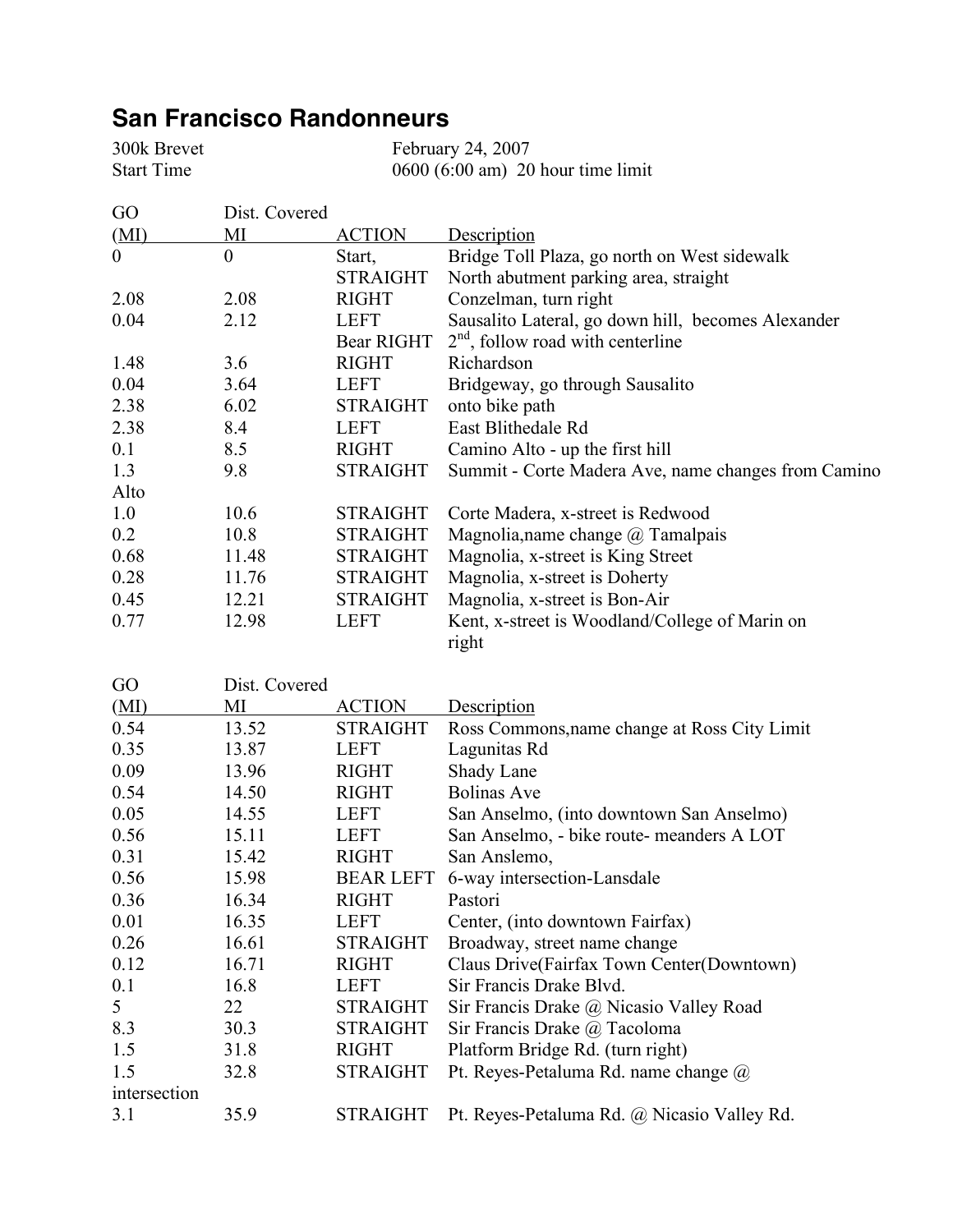| GO      | Dist. Covered |                 |                                                                                                                              |
|---------|---------------|-----------------|------------------------------------------------------------------------------------------------------------------------------|
| (MI)    | MI            | <b>ACTION</b>   | Description                                                                                                                  |
| 3.4     | 39.3          | <b>STRAIGHT</b> | Pt. Reyes-Petaluma Rd. Petaluma Cheese Factory                                                                               |
| 0.3     | 39.6          | <b>STRAIGHT</b> | past Novato Blvd                                                                                                             |
| 0.5     | 40.1          | <b>STRAIGHT</b> | past Hicks Valley Rd.                                                                                                        |
|         |               | <b>STRAIGHT</b> | Pt. Reyes-Petaluma becomes Red Hill Rd.                                                                                      |
|         |               | <b>STRAIGHT</b> | Red Hill Rd. becomes D St. at Petaluma citylimit                                                                             |
| 7.0     | 47.1          | <b>STRAIGHT</b> | D Street $@$ El Rose                                                                                                         |
| 1.3     | 48.4          | <b>LEFT</b>     | Petaluma Blvd. into Downtown Petaluma                                                                                        |
| 0.3     | 48.7          | <b>RIGHT</b>    | <b>Washington Street</b>                                                                                                     |
| 1.3     | 50.0          | <b>RIGHT</b>    | McDowell Blvd.                                                                                                               |
| 0.1     | 50.1          |                 | Stop!Control 1 Safeway (left turn)McDowell at Washington St.                                                                 |
|         | 50.1          | <b>RIGHT</b>    | McDowell Blvd. (north)                                                                                                       |
| 3.1     | 53.2          | <b>RIGHT</b>    | Old Redwood Highway                                                                                                          |
| 0.8     | 54.6          | <b>RIGHT</b>    | Main St (to Penngrove)                                                                                                       |
| 0.3     | 54.9          | <b>STRAIGHT</b> | Petaluma-Hill Rd at Adobe                                                                                                    |
| 10.0    | 64.9          | <b>RIGHT</b>    | Santa Rosa Avenue                                                                                                            |
| 0.4     | 65.3          | <b>RIGHT</b>    | Sonoma Ave.                                                                                                                  |
| 0.1     | 65.4          | <b>LEFT</b>     | D Street                                                                                                                     |
| 0.3     | 65.7          | <b>LEFT</b>     | Fifth Ave                                                                                                                    |
| 50 feet |               | <b>RIGHT</b>    | Humbolt St.                                                                                                                  |
| 1.1     | 66.8          | <b>LEFT</b>     | Silva Ave.                                                                                                                   |
| 0.1     | 67.9          | <b>RIGHT</b>    | Mendocino                                                                                                                    |
| 2.0     | 69.9          | <b>STRAIGHT</b> | Old Redwood Hwy (name change at city limit)                                                                                  |
| GO      | Dist. Covered |                 |                                                                                                                              |
| (MI)    | MI            | <b>ACTION</b>   | Description                                                                                                                  |
| 5.9     | 75.8          | <b>STRAIGHT</b> | 101 overpass                                                                                                                 |
| 0.2     | 76.0          | <b>RIGHT</b>    | Old Redwood Hwy                                                                                                              |
| 2.6     | 78.6          |                 | Narrow RR UnderXing, stay on Old Redwood Hwy                                                                                 |
| 2.5     | 81.1          | <b>STRAIGHT</b> | <b>Russian River</b>                                                                                                         |
| 0.8     | 81.9          | <b>LEFT</b>     | Mill Street(hard 90° turn) look for Westside Dr.                                                                             |
| sign    |               |                 |                                                                                                                              |
| 0.1     | 82            |                 | <b>Stop! Control 2 Shopping Center (right turn) Healdsburg Safeway</b>                                                       |
|         | 82            | <b>RIGHT</b>    | Mill Street                                                                                                                  |
| 0.8     | 82.8          | <b>LEFT</b>     | Westside Dr. at intersection w/ Dry Creek Rd                                                                                 |
| 11.7    | 94.5          | <b>RIGHT</b>    | <b>River Road</b>                                                                                                            |
| 17.5    | 112           | <b>LEFT</b>     | Hwy 1                                                                                                                        |
| 18.0    | 130           | <b>STRAIGHT</b> | Valley Ford (continue on Hwy 1)                                                                                              |
|         |               | <b>RIGHT</b>    | Hwy 1 (at intersection w/Petaluma Valley Rd.)                                                                                |
| 7.0     | 137           | <b>STRAIGHT</b> | Tomales (continue on Hwy 1)                                                                                                  |
| 8.0     | 145           |                 | Stop! Control 3 Marshall Store, 19225 Hwy 1, Marshall, CA                                                                    |
|         |               |                 | 94940 (415) 663-1339, (on west side of the road), turn<br>left, park bike, buy something, get cashier initials, store stamp) |
|         |               |                 | OR Post Office, Marshall, CA 19200 Highway 1                                                                                 |